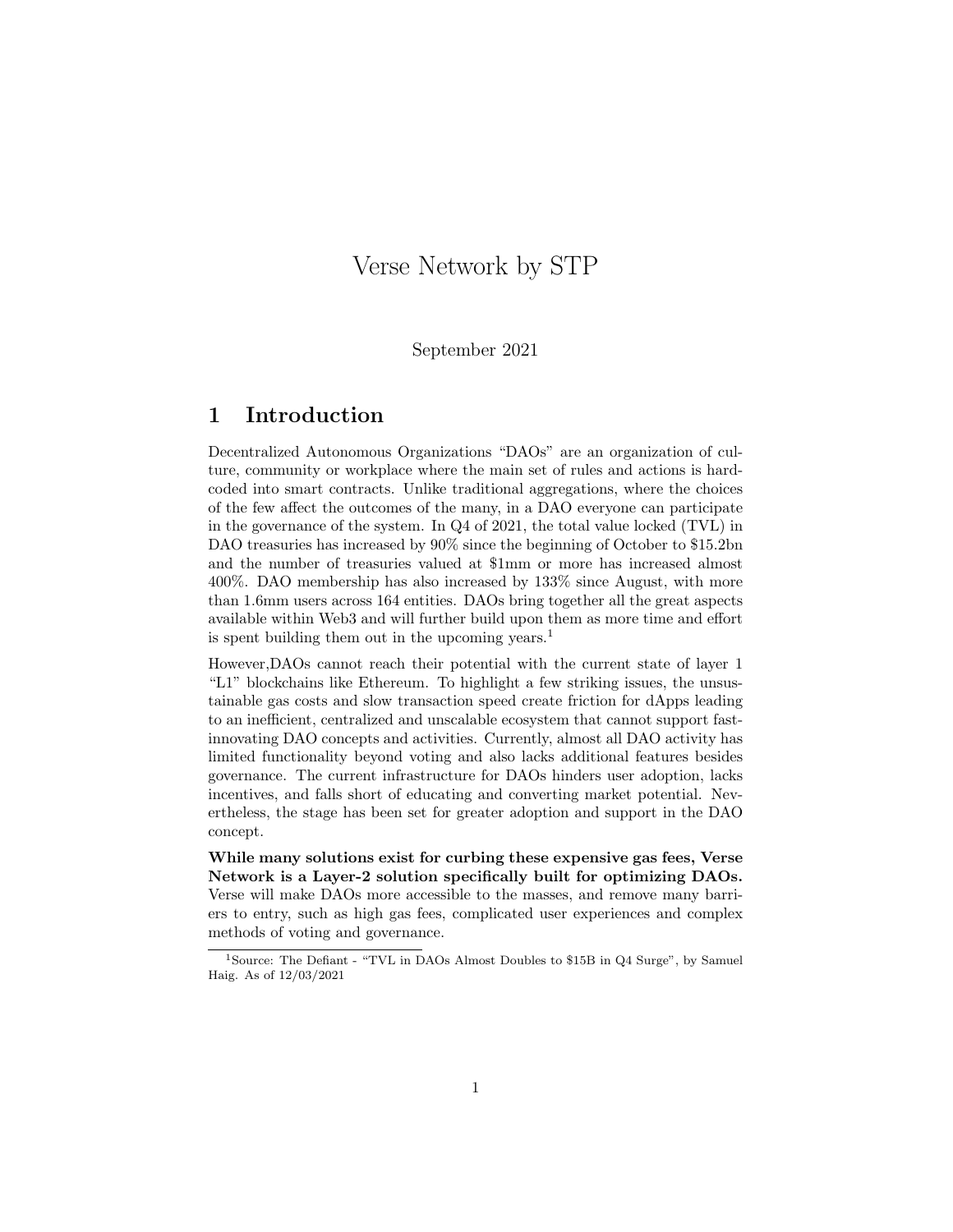### 2 The Verse Network

Verse is a censorship resistant, front running resistant, high performance, and interconnected cloud for next gen DAOs and DeFi. It enables networks, developers and organizations to decentralize decision making effectively and scale their communities and decentralized applications. It is highly scalable, through its Proof of Stake (POS) consensus. It is censorship-resistant, unlike ZK Rollups and Optimistic Rollups. It can also support multiple virtual machines, not only the EVM. Furthermore, it is resistant to front-running, meaning that nobody can pay a higher gas fee than someone in order to have their transaction approved/validated before them.

### 3 Verse Network Architecture

Co-Developed with the Meter Foundation, Verse Network is built on the upcoming Meter SDK, a HotStuff consensus-based framework scalable to 1000s of validators and with a throughput of 1000s of transactions per second on each chain. The Meter SDK is backward compatible with EVM and Ethereum RPC and will support containerized VMs like MOVE and WASM on the same consensus and network layers. The Meter SDK cross chain protocol enables the communication between parallel chains through a hub model while providing the ability to communicate across heterogeneous chains through Meter Passport infrastructure. With Meter SDK, you can interconnect with blockchain clouds like Ethereum, BSC and Polkadot.

#### 3.1 Infrastructure

Application Layer - Smart Contracts, DAPPs, User Interface

- Ethereum Emulation EVM & RPC emulation mode
- Cross-chain Interoperability
- DAPP Deployment Low and stable Gas Costs

Execution Layer– Supporting multiple VMs (EVM, WASM, MOVE) inside separate containers

- High Throughput (1500 TPS per EVM chain)
- Front Running Resistant
- Low Gas Fees (5 to 50 Cents)

Network Layer – 1,000s of full node operation with low hardware specifications

•  $O(log(n))$  network communication overhead BLS and layered gossip network design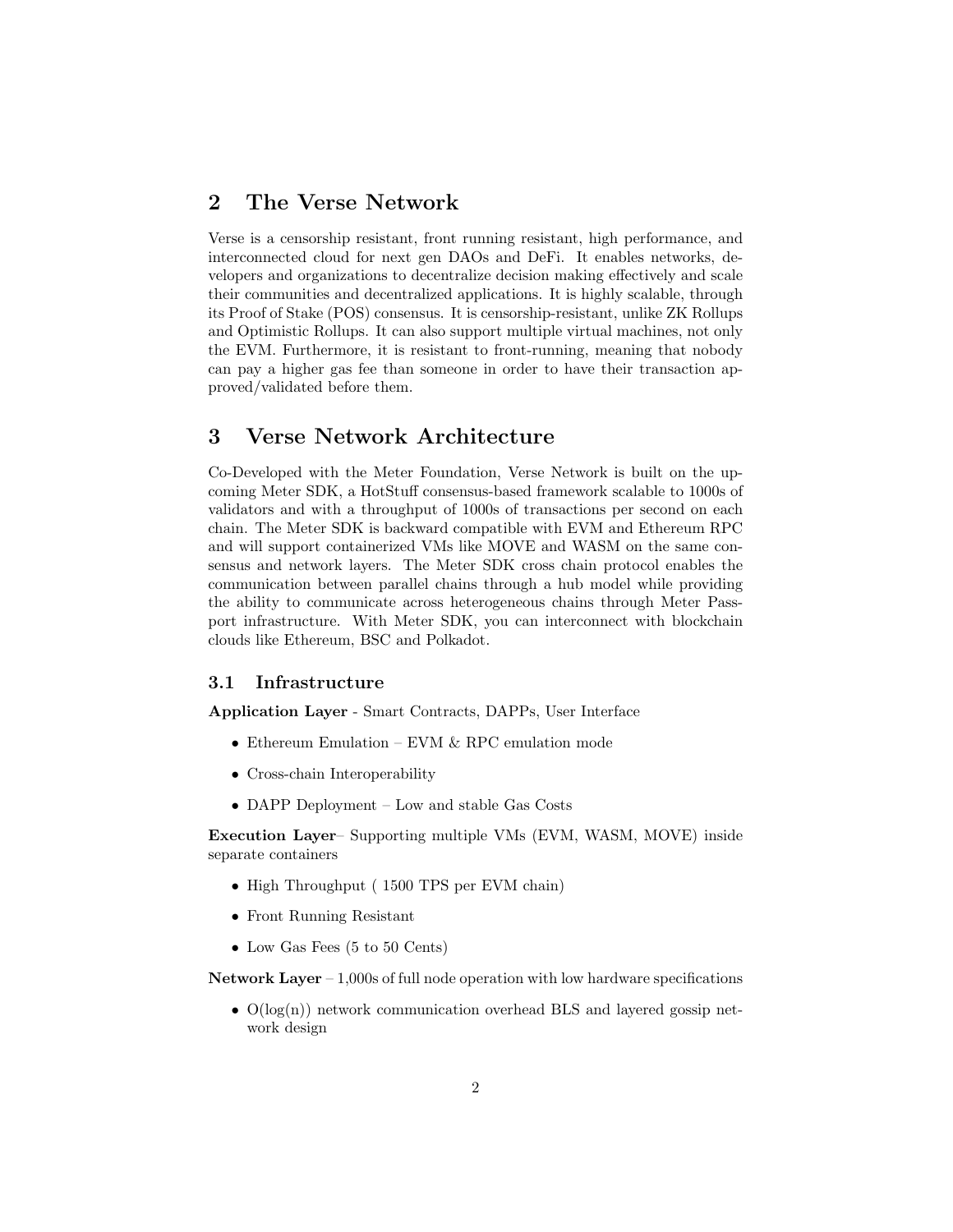- Potential of further scaling through Sharding
- Potential of shared hub with parallel/shared chains with Instant Finality
- Low Hardware Specifications

Consensus Layer – Scale to 1,000s of validators without effect on performance

- High Sybil Resistance  $67\%$
- Instant deterministic finality  $-2.4$  Sec or lower
- Best performance for totally order linear blockchains



#### 3.2 Platform Infrastructure

#### Containerized Virtual Machine

- POS chain has the capability to run multiple Virtual Machines (EVM, MOVE, WASM) on the same consensus layer
- Projects can choose multiple VMs to meet diverse application requirements while benefiting from common set of consensus layer and network layer capabilities

#### Parallel / Side Chain

• A parallel / side-chain infrastructure allows completely independent interchain communications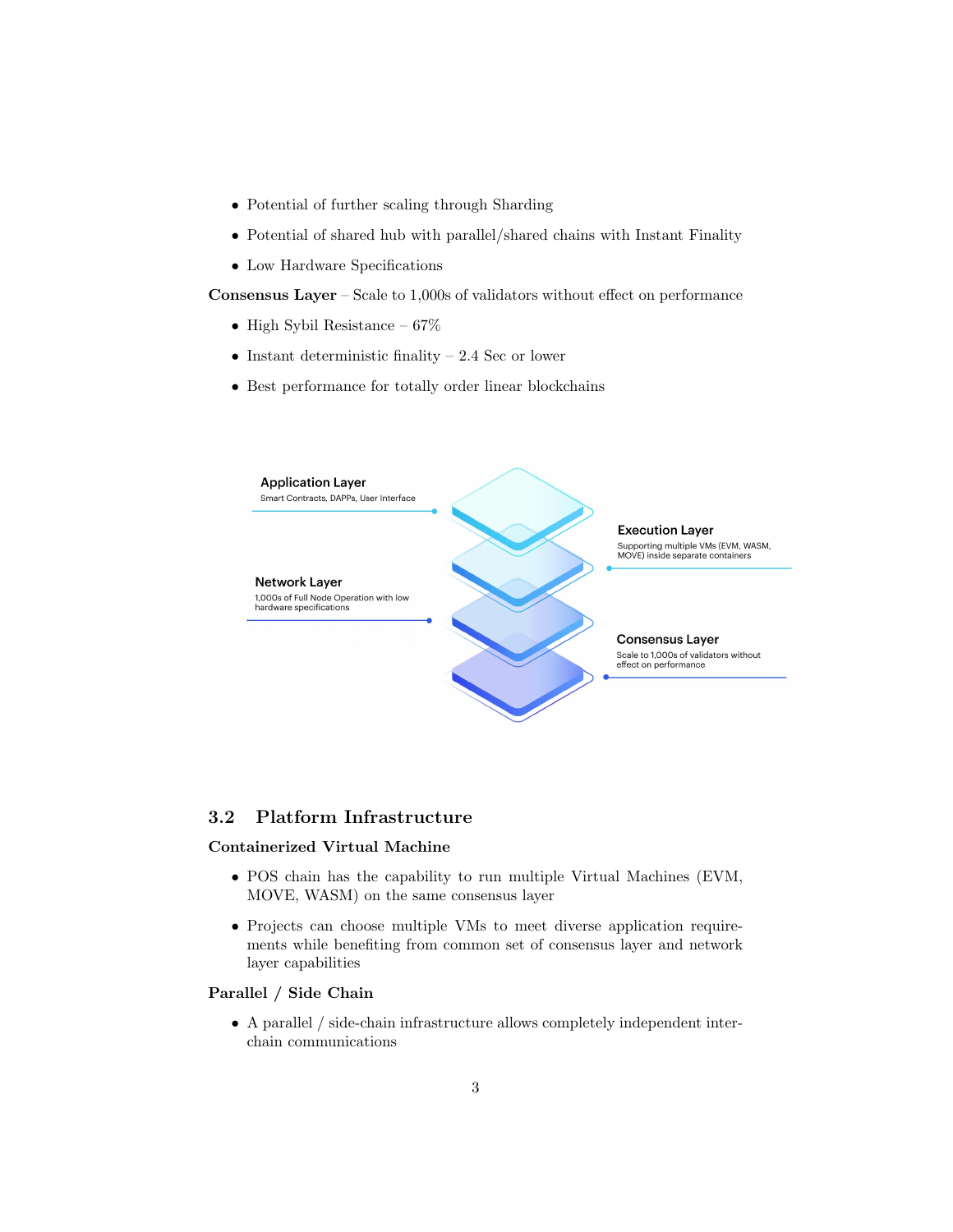- A parallel / side-chain can choose its own set of validators or leverage the validator setup of the main chain
- Built-in cross-chain support: Communicate across all parallel/ side chains with instant finality
- External heterogeneous chain communications

# 4 Verse Network Token (STPT)

STPT is the main medium of exchange for Verse serving the function of fees and rewards for the network. All transactions on Verse require STPT as gas and the tokens will be carried over from the STP Network for this intended usage.

# 5 Verse Network DAO Ecosystem

The Verse ecosystem facilitates DAO activity from inception to maturity. To further enhance the functionality and utility of DAOs, Verse supports customized DAO tooling along with DAO-focused dApps in its ecosystem. There is an initial lineup of dApps that will provide full service tooling for DAOs and all their stakeholders. The first dApps are no-code and user-friendly and will immediately be able to service existing DAOs along with newly created DAOs and their communities.

The types of dApps and tools supported by Verse include:

- DAO builder dApps that allow organizations to create and manage their customized DAOs seamlessly
- DAO participation dApps that expand the ability and incentives for members to participate in DAOs in a frictionless way across platforms
- DAO reputation dApps that score credibility and reputation on past activity like voting
- DAO market data tools that provide DAO-related data to all types of users in an actionable and analytical way
- Future categories and tools to come including data & analytics, treasury management and tailored customization of DAO structures

# 6 Conclusion

Verse Network is an all-encompassing solution for any community, organization, company and collective to decentralize its decision-making effectively. DAOs on the Ethereum blockchain tend to have limited activity opportunities beyond just voting. With Verse, DAO developers can tailor their governance structure to fit